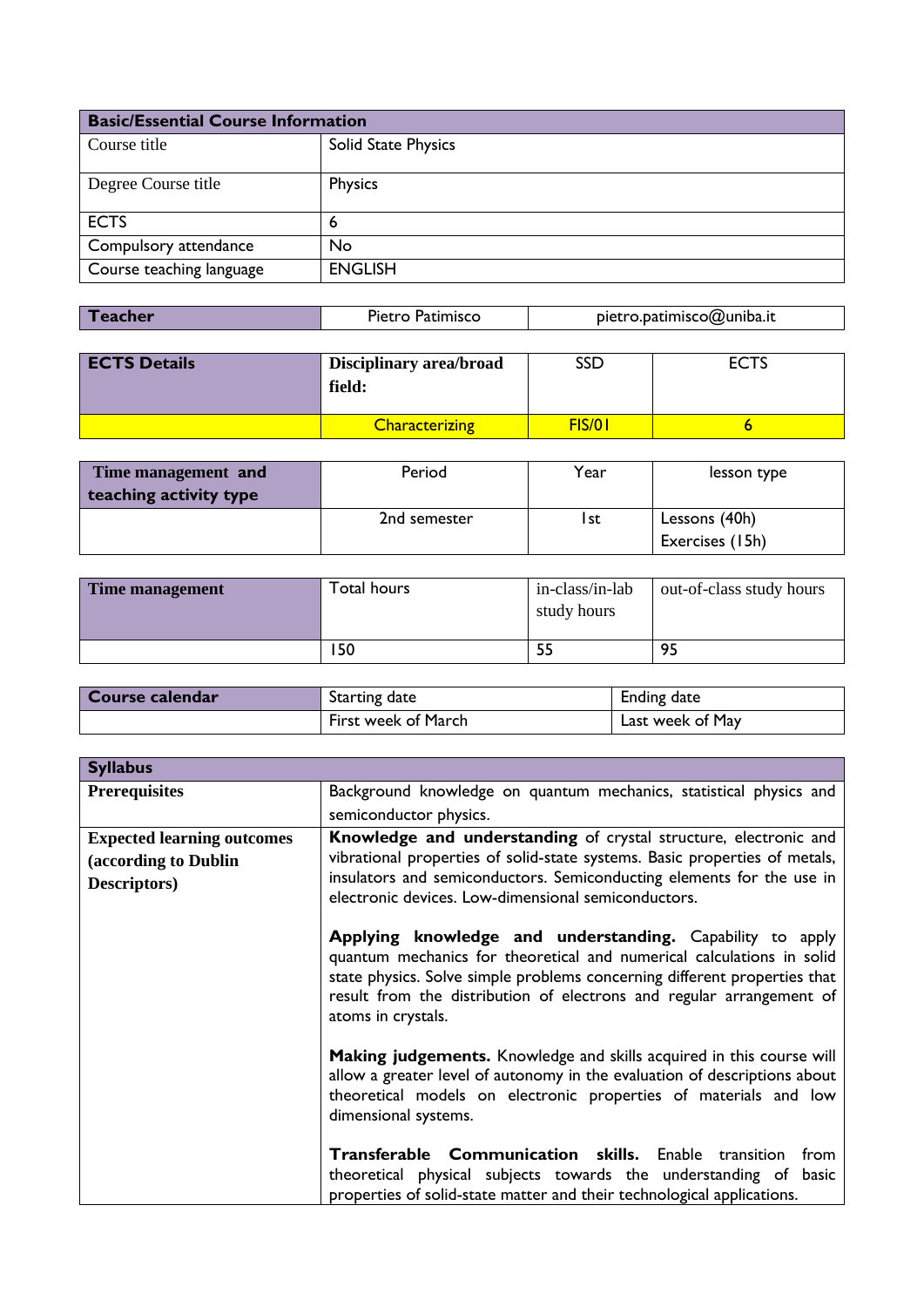| Course contents summary | Lifelong learning skills. Follow the current progress and further<br>prospects within the areas of solid-state physics. Discuss models and<br>mechanics introduced in the course and assess the reliability of simple<br>theoretically based relevant problems published in literature and<br>technological documentation.<br>Crystal Structure. Reciprocal Lattice. Band Structures. Semiconductor<br>Structures. Low Dimensional Systems.                                                                                                                                                                                                                                                                                                                                                                                              |
|-------------------------|------------------------------------------------------------------------------------------------------------------------------------------------------------------------------------------------------------------------------------------------------------------------------------------------------------------------------------------------------------------------------------------------------------------------------------------------------------------------------------------------------------------------------------------------------------------------------------------------------------------------------------------------------------------------------------------------------------------------------------------------------------------------------------------------------------------------------------------|
| detailed syllabus       | Crystal Structure. Periodic Array of Atoms. Lattice Translation<br>Vectors. Primitive Lattice Cell. Fundamental Types of Lattices. Two-<br>Dimensional Lattice Types. Three-Dimensional Lattice Types. Index<br>Systems for Crystal Planes and Directions. Simple Crystal Structures.<br>Sodium Chloride Structures. Cesium Chloride Structures. Diamond<br>Structure. Zinc Blende Structure. Problems.                                                                                                                                                                                                                                                                                                                                                                                                                                  |
|                         | Reciprocal Lattice. The Bragg Diffraction Law. Reciprocal Lattice.<br>Fourier Analysis of Scattered Wave. Reciprocal Lattice Vectors.<br>Diffraction Conditions. Laue Equations. Brillouin Zones. Reciprocal<br>Lattice to Cubic Lattice. Reciprocal Lattice to Face-Centered Cubic<br>Lattice. Reciprocal Lattice to Body-Centered Cubic Lattice. Fourier<br>Analysis of the Basis. Structure Factor of Body-Centered Cubic Lattice.<br>Structure Factor of Face-Centered Cubic Lattice. Atomic Form Factor.<br>Problems.                                                                                                                                                                                                                                                                                                               |
|                         | <b>Band Structures.</b> Introduction. Free Electron Fermi Gas. Single<br>Electron Model. Fermi Sphere. Density of States. Fermi Distribution<br>Non-Interacting Electrons in a Periodic Potential. Definition of Periodic<br>Potential. Bloch Theorem. Band Index. Fermi Surface. Kronig-Penney<br>Model. Energy Bands in ID lattice. Nearly Free Electrons in a Weak<br>Periodic Potential. General Approach to Schrodinger Equation. Energy<br>Levels near a single Bragg Plane. Energy Bands in a ID lattice. Tight-<br>Binding Model. General Approach. Energy Bands in a ID Lattice. Energy<br>Bands in Three Dimensions. High Symmetry Points. Energy Bands in a<br>Cubic Lattice. Energy Bands in a Body-Centered Cubic Lattice. Energy<br>Bands in a Face-Centered Cubic Lattice. Orthogonalized Plane-Wave.<br>Pseudopotential. |
|                         | <b>Semiconductor Structures.</b> Introduction. Silicon, Germanium and<br>Gallium Arsenide. Covalent Bonding. Crystal Structure. Energy Bands.<br>Band Gap. Motion of Electron Wave in an Energy band. Semiclassical<br>Dynamical<br><b>Effective</b><br><b>Equations</b><br>of<br>Motion.<br>Mass.<br>Parabolic<br>Approximation. Carrier Concentration at Thermal Equilibrium. Intrinsic<br>Semiconductor.<br>Donors<br>Acceptors.<br><b>Extrinsic</b><br>Carriers<br>and<br>Concentration. Problems.                                                                                                                                                                                                                                                                                                                                   |
|                         | <b>Dimensional</b><br><b>Systems.</b><br>Introduction.<br>2D<br>Quantum<br>Low<br>Heterostructures. Finite Quantum Well. Quantized Energy Levels.<br>Density of States. Influence of Effective Mass. 2D Graphene. Crystal<br>Structure. Brillouin Zones. Energy Bands. Density of States. Nanowires.<br>Quantum dots.                                                                                                                                                                                                                                                                                                                                                                                                                                                                                                                    |
| books                   | N. W. Ashcroft and N. D. Mermin - Solid State Physics, Cencage.<br>C. Kittel - Introduction To Solid State Physics, John Wiley & Sons Inc.<br>S. M. Sze - Physics of Semiconductor Devices, Wiley-Interscience.                                                                                                                                                                                                                                                                                                                                                                                                                                                                                                                                                                                                                          |
| notes                   | Selected chapters                                                                                                                                                                                                                                                                                                                                                                                                                                                                                                                                                                                                                                                                                                                                                                                                                        |